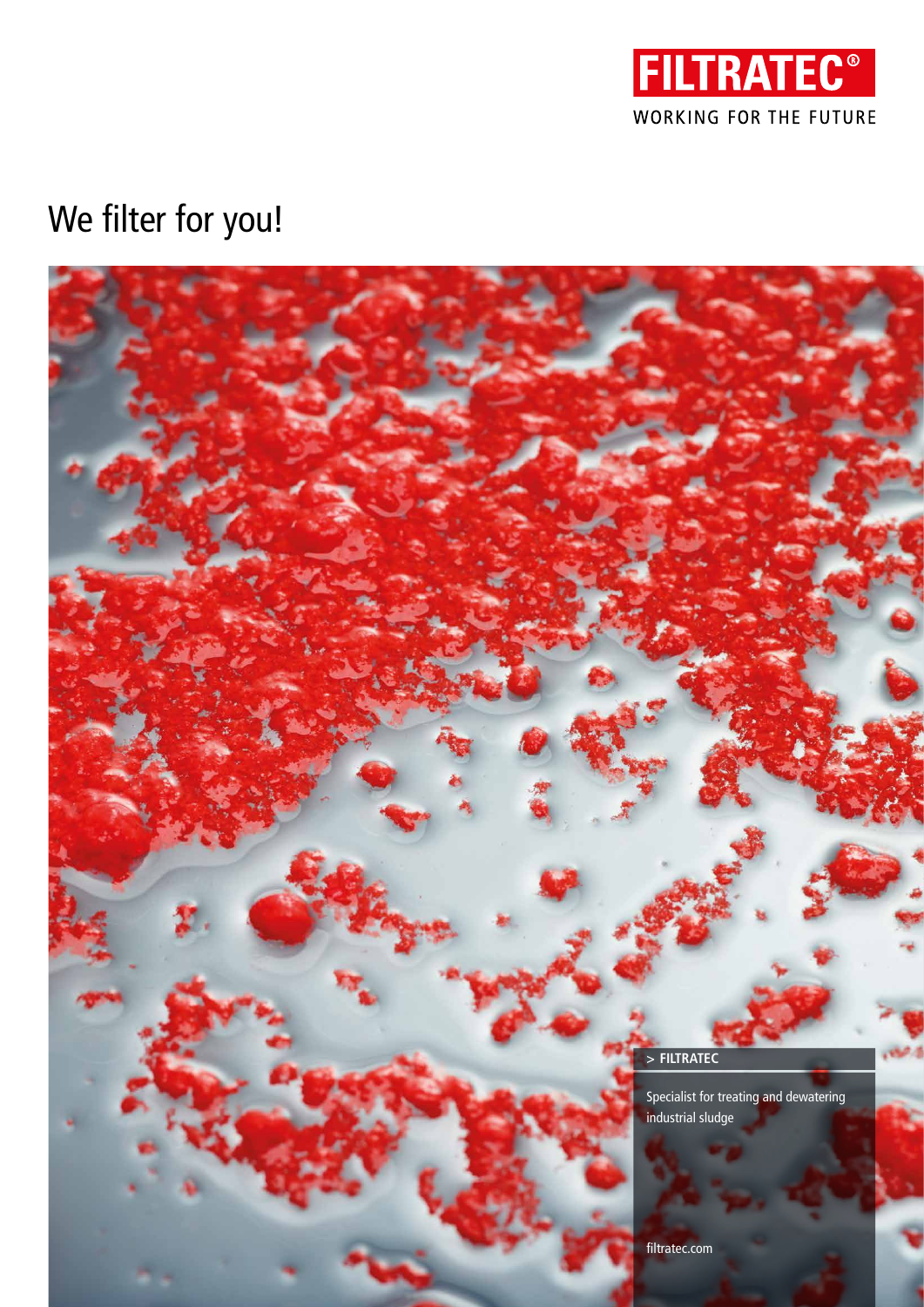# Why you should opt for FILTRATEC!

The main aim of dewatering sludge is to separate the solids and liquid – and possibly oil – from each other in order to reduce the volume of waste. FILTRATEC is able to offer its customers a number of other advantages as well.

Our equipment is designed to meet the high expectations of our industrial customers. After all, that is our area of expertise!

1 A specialist for industrial work<br>We specialise in the often complex and heavy-duty tasks needed by industrial businesses – our robust units have been designed to cope with just such challenges:

- **Our filter presses have solid bridge beams making them** ideal for filtering heavy sludge, for instance, sludge containing metals
- Acid-resistant and explosion-proof units make it possible for us to treat hazardous sludge and liquids

#### **Extremely cost effective**

2 Dewatering sludge on site often costs less than having to send the material away for treatment. What's more, you don't need to deploy your own staff or tie up capital – as you don't have to invest in setting up and expanding your own facilities. Moreover, you benefit from lower waste disposal costs and higher recovery rates.

#### **Maximum flexibility**

3 Using mobile equipment to treat substances at the place they are actually generated considerably reduces the volume of waste and, as a result, waste transport costs. Other benefits:

- We can handle large-scale projects as we can combine and operate several different units at once
- All services are provided by just one company  $-$  and, if you require, we can manage the disposal of the solid waste
- No task is too big or too small our units can treat volumes of sludge ranging from  $< 10m<sup>3</sup>$  to well over 10,000m³



#### **Guaranteed availability**

If you wish, we can guarantee 100 percent availability by designing the mobile/stationary units with additional components to cover all eventualities.

#### **Great reliability**

<u>г</u>

Our units are only ever operated by experienced and well-trained personnel.

### **Sustainable environmental protection**

6 We achieve high recovery rates. Raw materials, for instance oil, can be fed to recycling, which reduces the environmental impact.

7 **ATEX-compliant, three-phase separation** One of the main requirements of, for example, the petrochemical industry, is for its service providers to deploy explosion-proof measures in line with the ATEX Directive. FILTRATEC has mobile gas-tight three-phase decanters – designed and built by ourselves!

#### **> Meticulous analysis and testing work**

Before deploying its teams, FILTRATEC first analyses the material in its own laboratory to examine the contents and determine how it can best be treated. What is the solid content? How much water is in the mixture and, if applicable, how much oil? Will filtering agents be needed? Does water have to be added? By preparing for projects in this way, we can guarantee the best results: maximum solid content in the filter cake and a filtrate completely free of solids.

The main aim of sludge dewatering is to reduce the volume of waste material and increase product yield – the better the formula, the more effective the separation process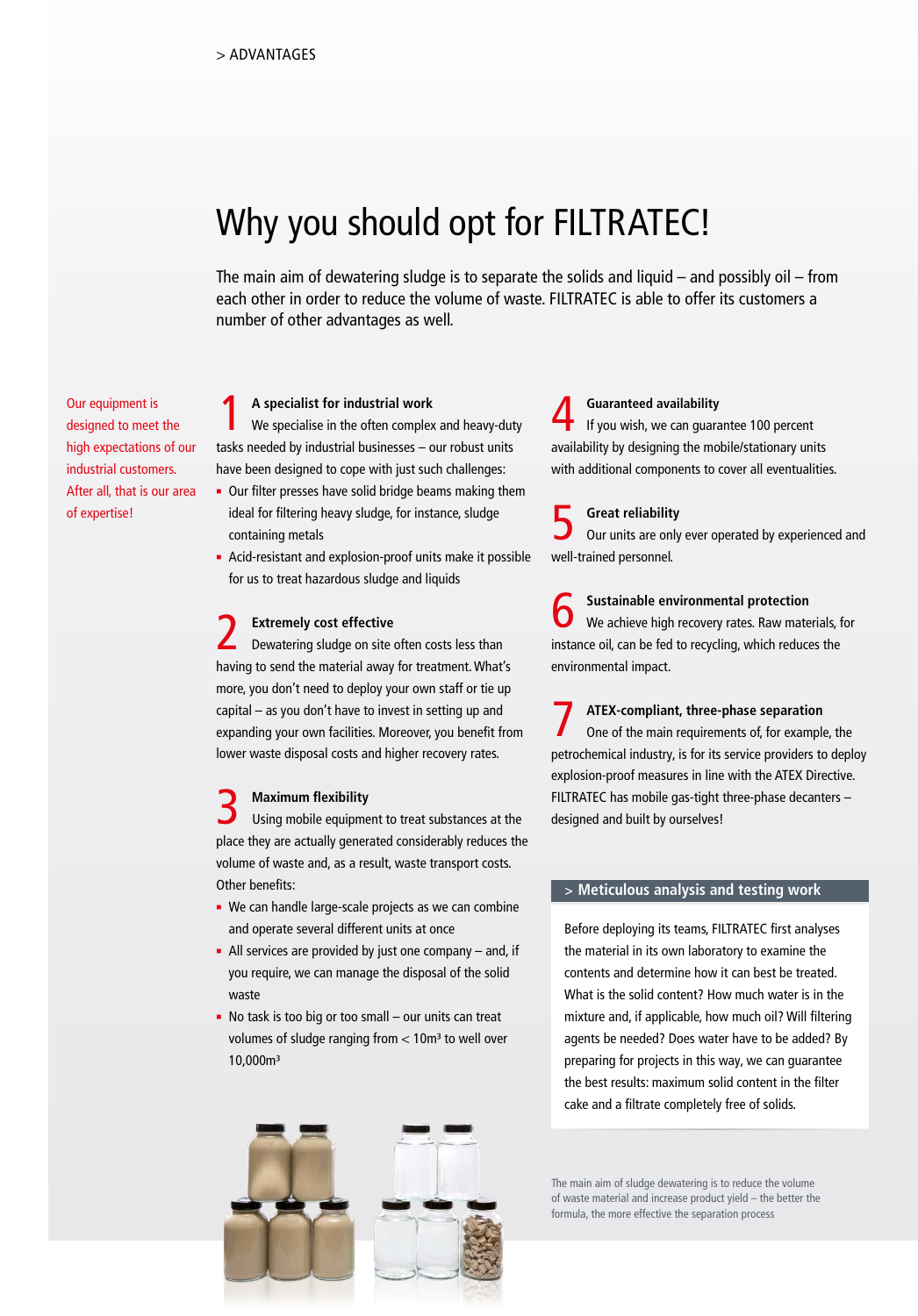

> SERVICES

# Sludge dewatering with filter presses, oil-sludge separation with three-phase decanters

FILTRATEC provides its industrial customers with a whole range of mobile services: dewatering sludge, separating solids and liquids, treating sludge and wastewater as well as filtering products. These are the areas we specialise in and these are the tasks our teams of well-trained operatives carry out every single day – equipped, of course, with the latest technology.

#### **Mobile chamber filter presses**

We use chamber filter presses to perform mechanical sludge dewatering tasks. This technology produces compact filter cake as well as a solid-free filtrate. We operate various different types and sizes of chamber filter presses to enable us to offer our customers the most cost-effective service:

- Filter surface:  $60m^2 350m^2$
- Chamber volume:  $0.6m^3 5m^3$



Mobile units can also be used to treat large volumes of sludge – in some cases, we can produce up to 300t of filter cake per shift

#### **Mobile membrane filter presses**

Our membrane filter presses are deployed when the filter cake should contain the highest possible amount of solids. This equipment also allows the sludge/filter cake to be washed. We are also able to supply acid-resistant mobile membrane filter presses. The following types and sizes are available:

- Filter surface:  $90m^2 400m^2$
- Output Chamber volume:  $1.2m^3 6.1m^3$

#### **Mobile gas-tight decanters**

FILTRATEC operates mobile gas-tight three-phase decanters to separate combustible and harmful substances from each other – such as crude-oil sludge, slop residue and sludge containing solvents. The units we use to transport the sludge are fully compliant with the ATEX Directive and covered with nitrogen at all times. Sludge and combustible liquids can be treated without risk, no matter what their flashpoint. By doing so, we achieve the highest safety standards – preventing explosions and protecting human health and the environment.



One of FILTRATEC´s specialities: Mobile gas-tight three-phase decanters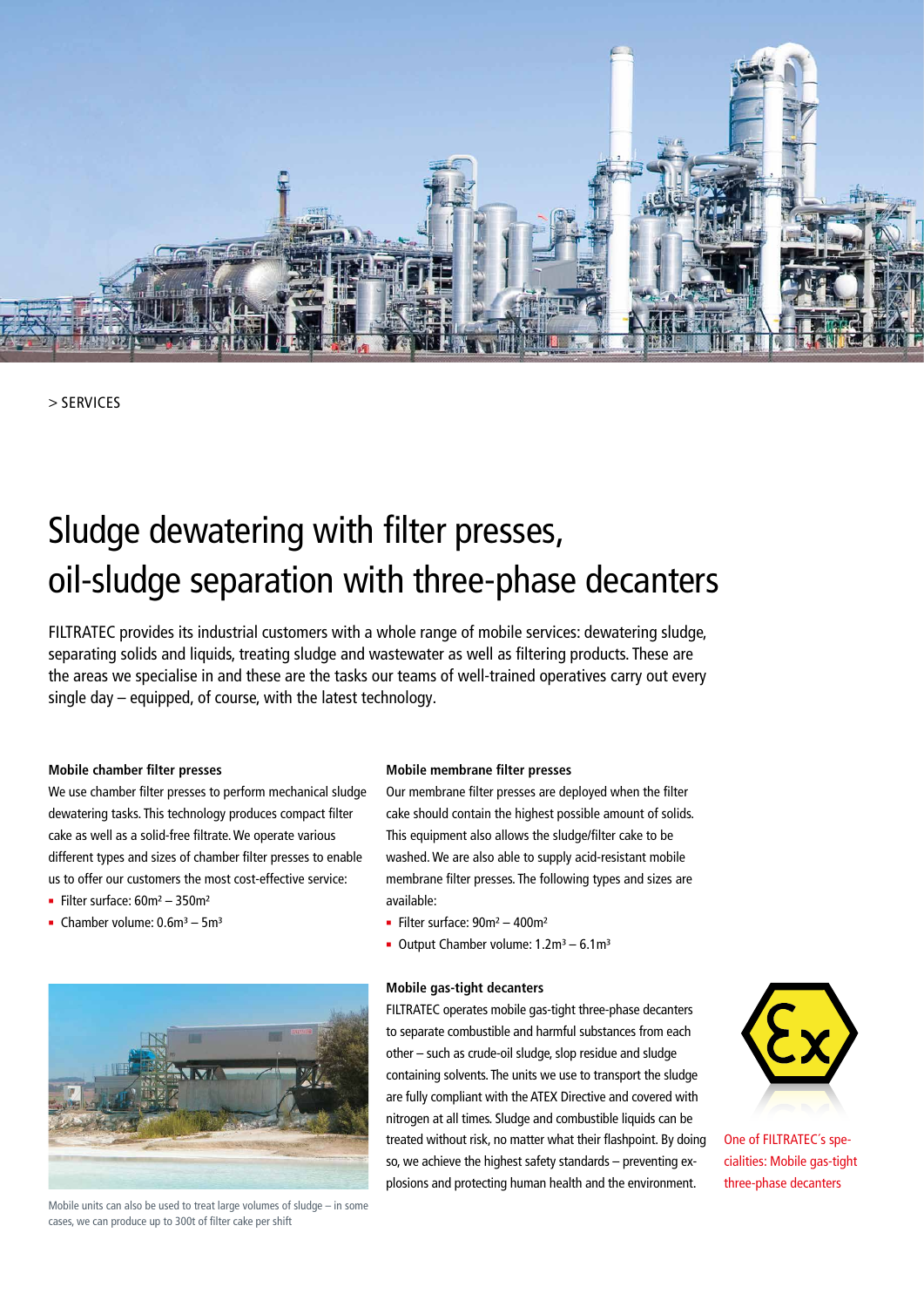



Our mobile sludge dewatering units are operated on-site by our own qualified personnel



FILTRATEC's gas-tight decanters cannot create their own explosive zone as they are covered in nitrogen. The three phases (oil, water and solids) are produced in one single step

#### **Experts for special tasks**

We also specialise in more complex tasks that go far beyond simply dewatering sludge. To be able to do this, we deploy a wide range of equipment including:

- **Storage, mixing and process vessels** (able to hold up to 300m<sup>3</sup>)
- **Preparation and dosing units to condition sludge** Screening units and separators to pre-treat and
- fractionate suspensions
- **Pump, conveyor and transfer units**
- **Agitators, heat exchangers and air washers**

From recovering sludge, to treating and filtering individual

batches, all the way through to treating wastewater and organising the transport and disposal of solid waste – we filter for you!

#### **In action throughout Europe**

Our teams are on the road every day – operating our mobile filter presses, decanters and auxiliary equipment across the whole of Europe. Depending on the project, their work can last anywhere from just one day to up to several months. No matter whether the job involves a turnaround, a breakdown or an emergency – we are there whenever we're needed.

### **> Sludge extraction with floating suction dredges**

FILTRATEC operates floating suction dredges equipped with cutting devices to dislodge sludge and sediment found below standing water. Pumps are then used to remove the sludge and sediment, feeding the material to the treatment unit via floating tubes.

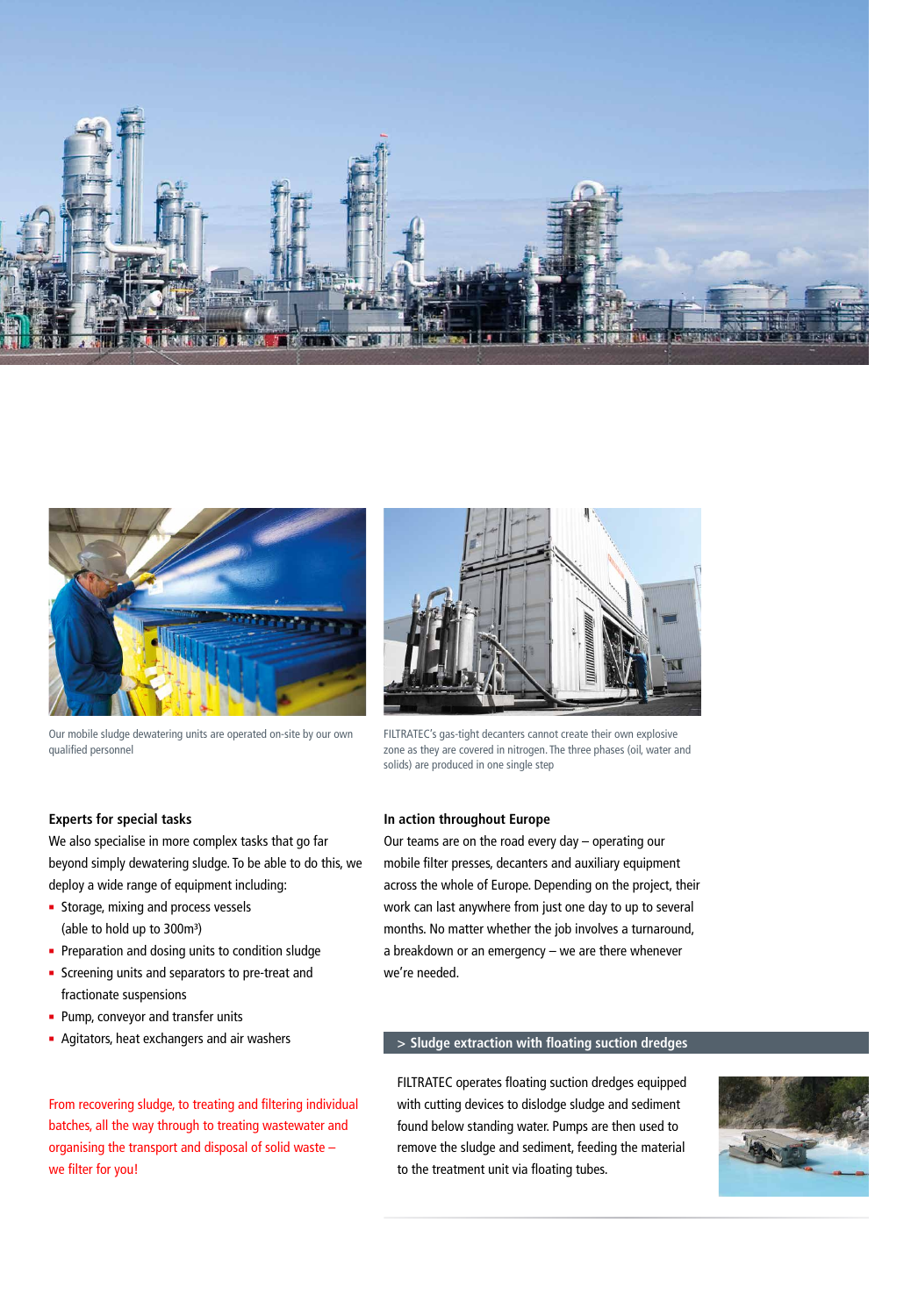### Your industrial sludge experts

Be it just the once, at regular intervals or on a permanent basis: we filter for you. To the very highest standard!

FILTRATEC specialises in both dewatering sludge and separating oil sludge for industrial companies. Equipped with a wide range of machinery, we are able to handle this complex work, no matter what the challenge. Our customers have been using our services for more than 40 years now and primarily come from the chemical and petrochemical industry, the iron and steel sector as well as the construction and waste management industry.



even fully finance them



#### **A full range of services**

FILTRATEC uses a variety of dewatering units including chamber and membrane filter presses as well as threephase decanters. We also deploy auxiliary equipment such as suction dredgers, modular screening devices and reaction tanks. Moreover, by collaborating with other companies from our group, we can offer additional services such as the disposal of waste.

#### **Sludge dewatering**

Our services are suitable for a whole variety of applications:

- on a permanent basis, so customers do not need to invest in expensive machinery
- when a customer's unit breaks down
- to cover peak periods
- to handle small amounts of sludge
- during turnarounds and cleaning work
- to inspect and improve the processes in place
- **to safeguard investments**

We assist our customers during major projects by setting up temporary full-scale chemical-physical treatment units – made up of our mobile and modular equipment and assembled within no time at all.

#### **Mobile or stationary**

Together with you, we take a close look at your set-up to decide whether a mobile or a stationary unit is the better option for your business. If you wish, we can also plan, build, operate and finance it on your behalf – whilst always making the very most of our 40+ years of expertise and experience in dewatering and filtering sludge.

#### **Specialist for emergencies**

FILTRATEC has a large stock of very different kinds of mobile sludge dewatering units and auxiliary equipment. We are, therefore, able to react quickly if you are faced with an emergency – e.g. if your own unit breaks down – and supply you with as many units as you need.

#### **Priority on quality and safety**

Our quality management system (based on EN ISO 9001) and our safety management system (as per SCC<sup>P</sup>) ensure we always meet our customers´ quality and safety requirements.

#### **> We treat the following types of sludge**

- **Sludge from crude oil or slop oil tanks**
- **Sludge from chemical processes**
- **Sludge from removing particulate matter from** furnaces, converters and foundries
- **Sludge from air preheaters, tanks and pipes**
- **Sludge from wastewater treatment**
- **Sludge from surface drainage**
- **Sludge and sediment from lakes and rivers**